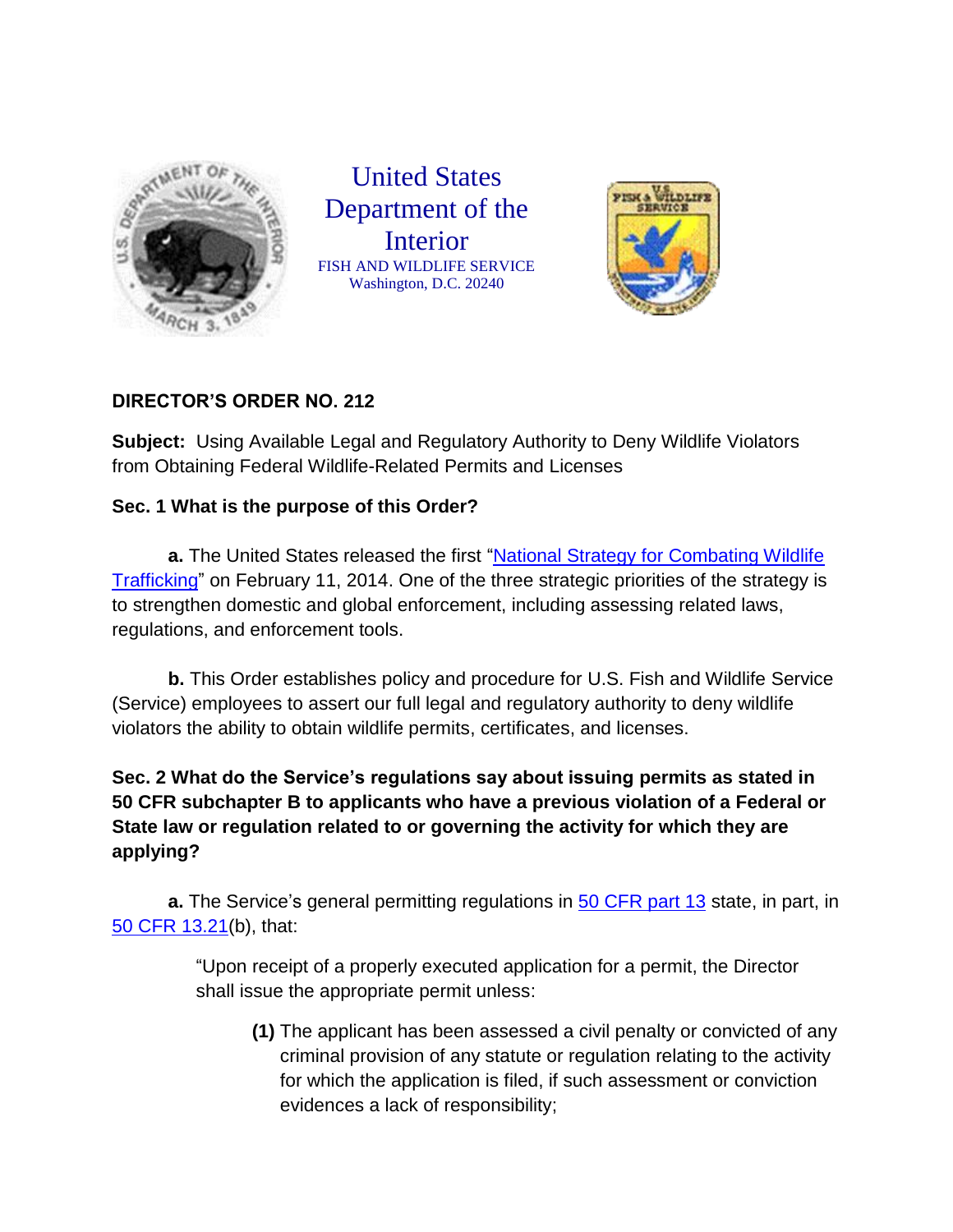- **(2)** The applicant has failed to disclose material information required, or has made false statements as to any material fact, in connection with his application;
- **(3)** The applicant has failed to demonstrate a valid justification for the permit and a showing of responsibility;
- **(4)** The authorization requested potentially threatens a wildlife or plant population; or
- **(5)** The Director finds through further inquiry or investigation, or otherwise, that the applicant is not qualified."

**b.** In addition, 50 CFR 13.21(c) states in part, in 50 CFR 13.21(c)(1), that a person is disqualified from receiving permits issued under 50 CFR part 13 as follows:

> "A conviction, or entry of a plea of guilty or nolo contendere, for a felony violation of the Lacey Act, the Migratory Bird Treaty Act, or the Bald and Golden Eagle Protection Act disqualifies any such person from receiving or exercising the privileges of a permit, unless such disqualification has been expressly waived by the Director in response to a written petition."

**c.** In addition, 50 CFR 13.21(d) states that:

"The issuing officer, in making a determination under this subsection, may use any information available that is relevant to the issue. This may include any prior conviction, or entry of a plea of guilty or nolo contendere, or assessment of civil or criminal penalty for a violation of any Federal or State law or regulation governing the permitted activity. It may also include any prior permit revocations or suspensions, or any reports of State or local officials. The issuing officer shall consider all relevant facts or information available, and may make independent inquiry or investigation to verify information or substantiate qualifications asserted by the applicant."

**Sec. 3 What must Service employees do to ensure we meet the requirements in these regulations?** Employees must strictly implement and enforce all criteria under the general permitting requirements in 50 CFR part 13, particularly the sections referenced above, and with special emphasis on permitting associated with species listed as endangered or threatened under the Endangered Species Act or in Appendix I of the Convention on International Trade in Endangered Species of Wild Fauna and Flora (CITES). This means employees shall: